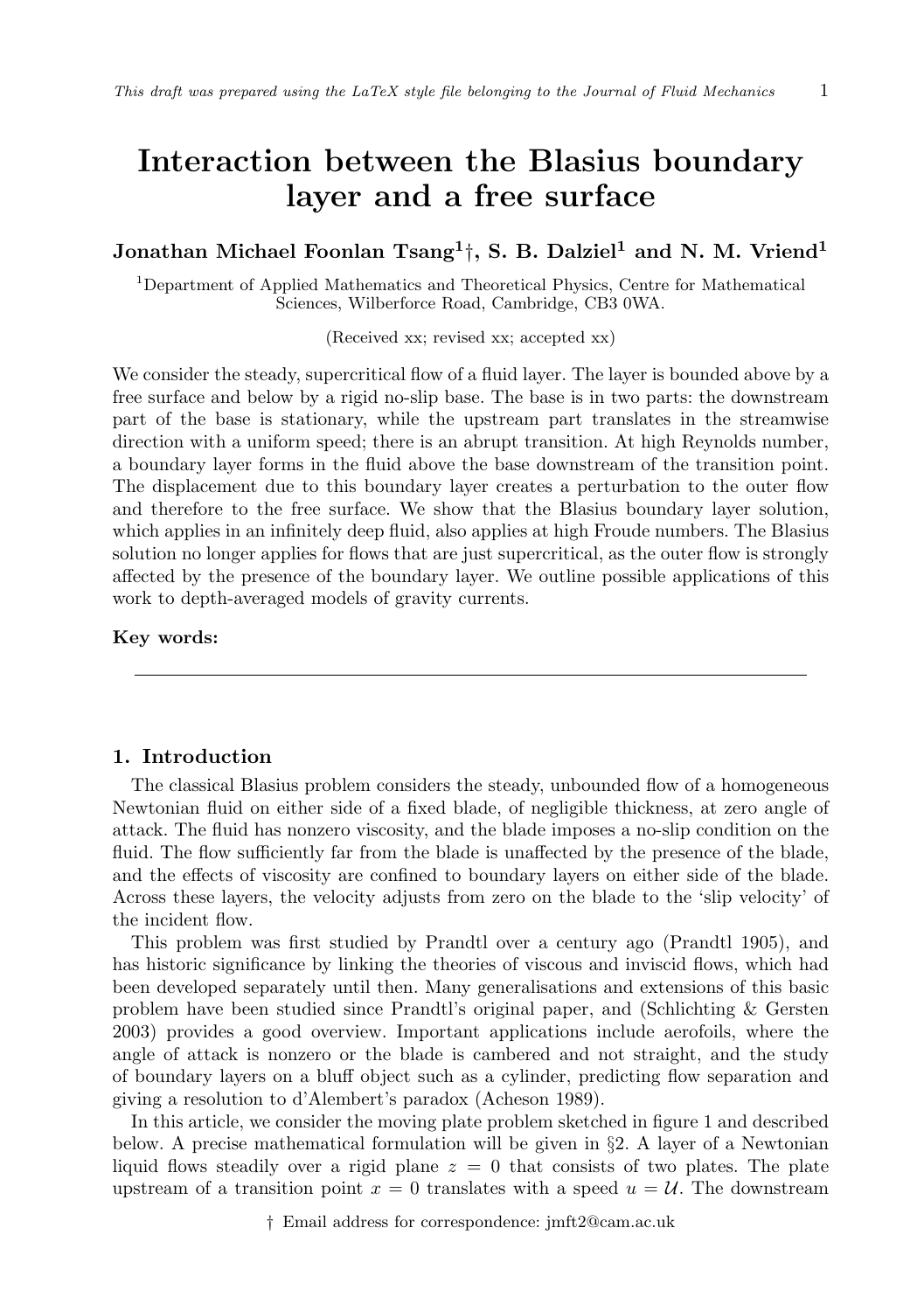

FIGURE 1. The moving plate problem to be studied in this article.

plate in  $x > 0$  is stationary. Both parts of the base impose a no-slip condition on the flow at  $z = 0$ . The air above the liquid is assumed to have negligible density and viscosity, and surface tension is ignored. Without loss of generality, the pressure at the free surface is taken to be zero. The flow is introduced far upstream with speed  $\mathcal U$  and depth  $\mathcal H$ .

In the limit of a layer of infinite depth  $\mathcal{H} \to \infty$ , this problem becomes equivalent to the classical Blasius problem. With a finite depth for the upstream flow  $\mathcal{H} < \infty$ , the effect of the no-slip condition in  $x > 0$  is initially confined to a boundary layer, as in the classical problem. The velocity profile in the boundary layer depends on the 'outer flow', i.e. the main body of the flow outside of the boundary layer. In particular, the boundary layer velocity profile must match with the 'slip velocity' that inviscid theory predicts for the outer flow, and is also governed by any pressure gradient in the outer flow. In the classical problem, the slip velocity is constant and there is no pressure gradient in the outer flow. With a free surface, the boundary layer has a stronger effect on the outer flow. The basal drag slows down the liquid in the boundary layer and causes a perpendicular displacement. This in turn affects the slip velocity and pressure gradient governing the boundary layer. Thus the outer and boundary layers are coupled in the moving plate problem. This is in contrast to the classical problem, in which the coupling is only oneway and the outer flow is externally imposed and may be taken to be completely uniform.

Our problem has two parameters that are not present in the classical problem, namely the finite upstream depth  $H$  and the gravitational acceleration q. These can be encapsulated into two nondimensional parameters: a Froude number  $Fr = \mathcal{U}/(g\mathcal{H})^{1/2}$ , and a Reynolds number  $Re = U \mathcal{H}/\nu$  based on the depth. Applying the classical theory to our present problem predicts that a Blasius boundary layer thickness should grow as  $\delta(x) \sim (\nu x/\mathcal{U})^{-1/2} = Re^{-1/2}(\mathcal{H}x)^{1/2}$ . We shall show that this is also true of the boundary layer in this problem in the limit  $Re \rightarrow \infty$  with  $Fr > 1$  fixed, but not for a certain distinguished limit in which  $Re \to \infty$  and  $Fr \to 1$ .

We assume throughout that the incident flow is supercritical, with  $Fr > 1$ ; that is, the flow speed U is greater than the speed  $(g\mathcal{H})^{1/2}$  of long surface waves (Billingham & King 2000; Chow 1959). Supercriticality implies that no waves may travel arbitrarily far upstream: information about the presence of the transition at  $x = 0$  may not affect the upstream conditions as  $x \to -\infty$ , although there is some effect in the upstream region  $x < 0$ . It is therefore possible to specify particular incident conditions as  $x \to -\infty$ . Our analysis will not apply for subcritical flows  $Fr < 1$ , for then it is no longer appropriate to impose purely upstream conditions. We discuss the case  $Fr < 1$  in §4.1.

We also assume that the flow is steady and laminar, but in practice the flow may be convectively unstable and may transition towards turbulence sufficiently far downstream. Boundary layer instability and transition to turbulence are also observed in the classical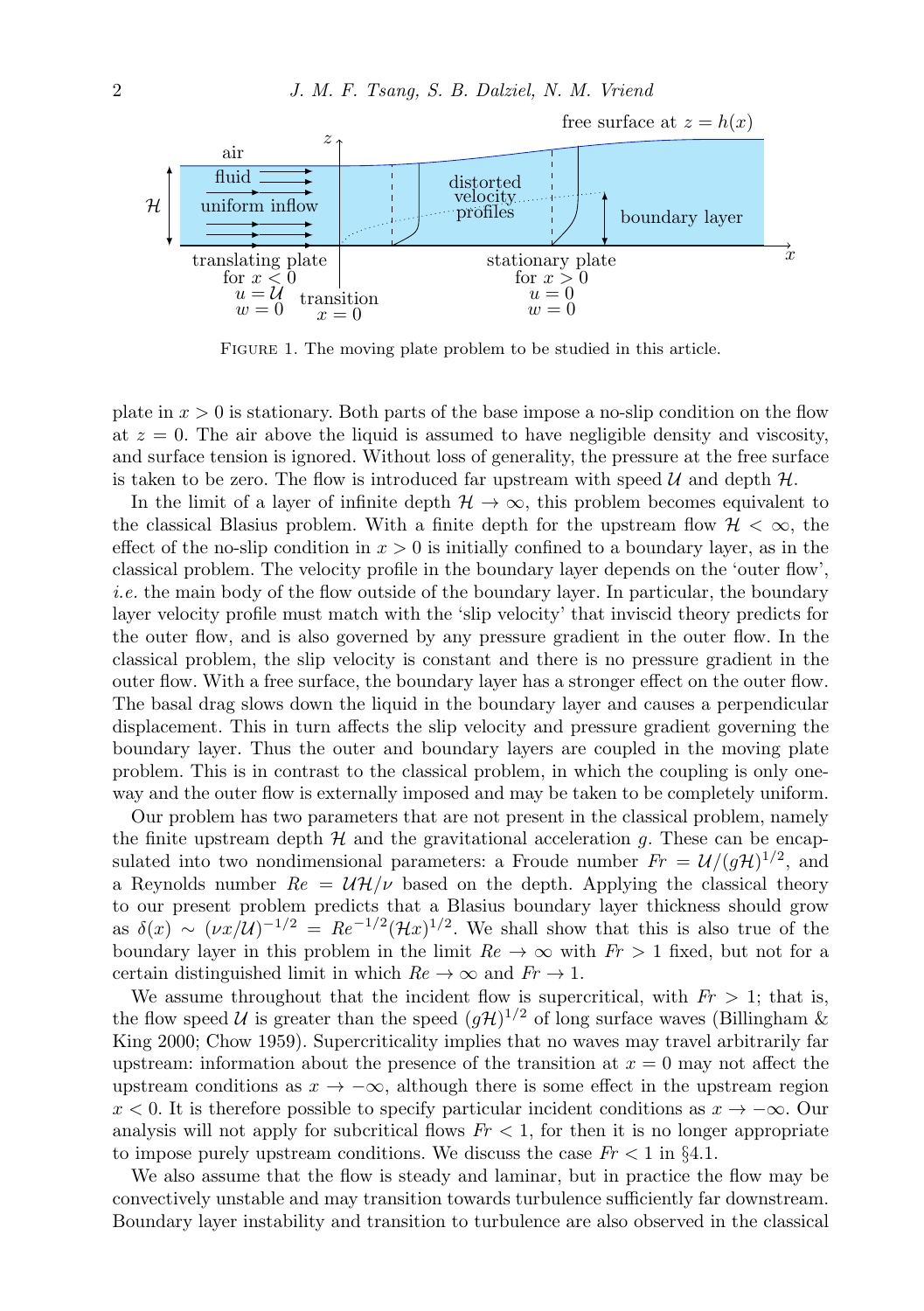problem, and these processes are described in Schlichting & Gersten (2003,  $\S 3,4$ ). Similar problems have been studied in the context of channel flow, and experimental results on turbulent channel flows are outlined in Chow (1959, Chapter 8). Nelson et al. (1995) consider the steady flow of a liquid driven by a shear stress due to a uniform wind blowing above the current, instead of driving by the bottom plate. Our problem has the advantage of being mathematically tractable, allowing analytical asymptotic expressions for the velocity profile. We shall outline possible applications of this work in §4.4.

## 2. Mathematical statement of problem

# 2.1. Notation

Let  $U$  and  $H$  respectively denote the incident speed and depth of the liquid. We take Cartesian coordinates  $x = (x, z)$  such that the base is positioned along  $z = 0$ , with the transition point at  $x = 0$ . The free surface is at  $z = h(x)$  and the liquid occupies the region  $0 < z < h$ . The gravitational acceleration is  $g = (0, -g)$ , and let  $u = (u, w)$  denote the components of velocity. The incident flow velocity and depth are given by  $u \to (\mathcal{U}, 0)$ and  $h \to \mathcal{H} > 0$  as  $x \ll -\mathcal{H}$ .

## 2.2. Nondimensionalisation

We shall henceforth work in rescaled units such that  $\mathcal{U} = 1$  and  $\mathcal{H} = 1$ , and write everything in terms of the Reynolds and Froude numbers, instead of g and  $\nu$ . In these units, the flow rate  $q = \mathcal{U}\mathcal{H} = 1$ . We also take the density of the liquid as  $\rho = 1$ , and assume that the air above has negligible density.

## 2.3. Governing equations and boundary conditions

In terms of the nondimensionalised quantities, the steady Navier–Stokes equations read

$$
\frac{\partial u}{\partial x} + \frac{\partial w}{\partial z} = 0,\t\t(2.1)
$$

$$
Fr^2 \left[ u \frac{\partial u}{\partial x} + w \frac{\partial u}{\partial z} \right] = -\frac{\partial p}{\partial x} + \frac{Fr^2}{Re} \left[ \frac{\partial^2 u}{\partial x^2} + \frac{\partial^2 u}{\partial z^2} \right],
$$
 (2.2)

$$
Fr^2 \left[ u \frac{\partial w}{\partial x} + w \frac{\partial w}{\partial z} \right] = -1 - \frac{\partial p}{\partial z} + \frac{Fr^2}{Re} \left[ \frac{\partial^2 w}{\partial x^2} + \frac{\partial^2 w}{\partial z^2} \right],
$$
 (2.3)

and the boundary conditions are

$$
u = 1 \text{ and } w = 0 \quad \text{on } z = 0 \text{ for } x < 0,\tag{2.4}
$$

$$
u = w = 0 \quad \text{on } z = 0 \text{ for } x > 0,
$$
\n(2.5)

$$
w = u \frac{dh}{dx} \quad \text{on } z = h(x), \tag{2.6}
$$

$$
p = O(Fr2/Re) \quad \text{on } z = h(x). \tag{2.7}
$$

Equation (2.6) is the kinematic condition for the free surface, while the dynamic boundary condition (2.7) comes from the more general condition that  $\mathbf{n} \cdot \mathbf{\sigma} \cdot \mathbf{n} = 0$ , where  $\mathbf{\sigma}$  is the stress tensor and  $n$  is the normal to the free surface (Batchelor 2000). For an inviscid liquid, this condition is equivalent to  $p = 0$  at the upper boundary, but in general, the liquid's viscosity offers a contribution of magnitude  $O(Fr^2/Re)$  to  $\mathbf{n} \cdot \sigma \cdot \mathbf{n} = 0$ . In §3 we shall study the limit  $Re \to \infty$ , with Fr fixed. Our first-order perturbation analysis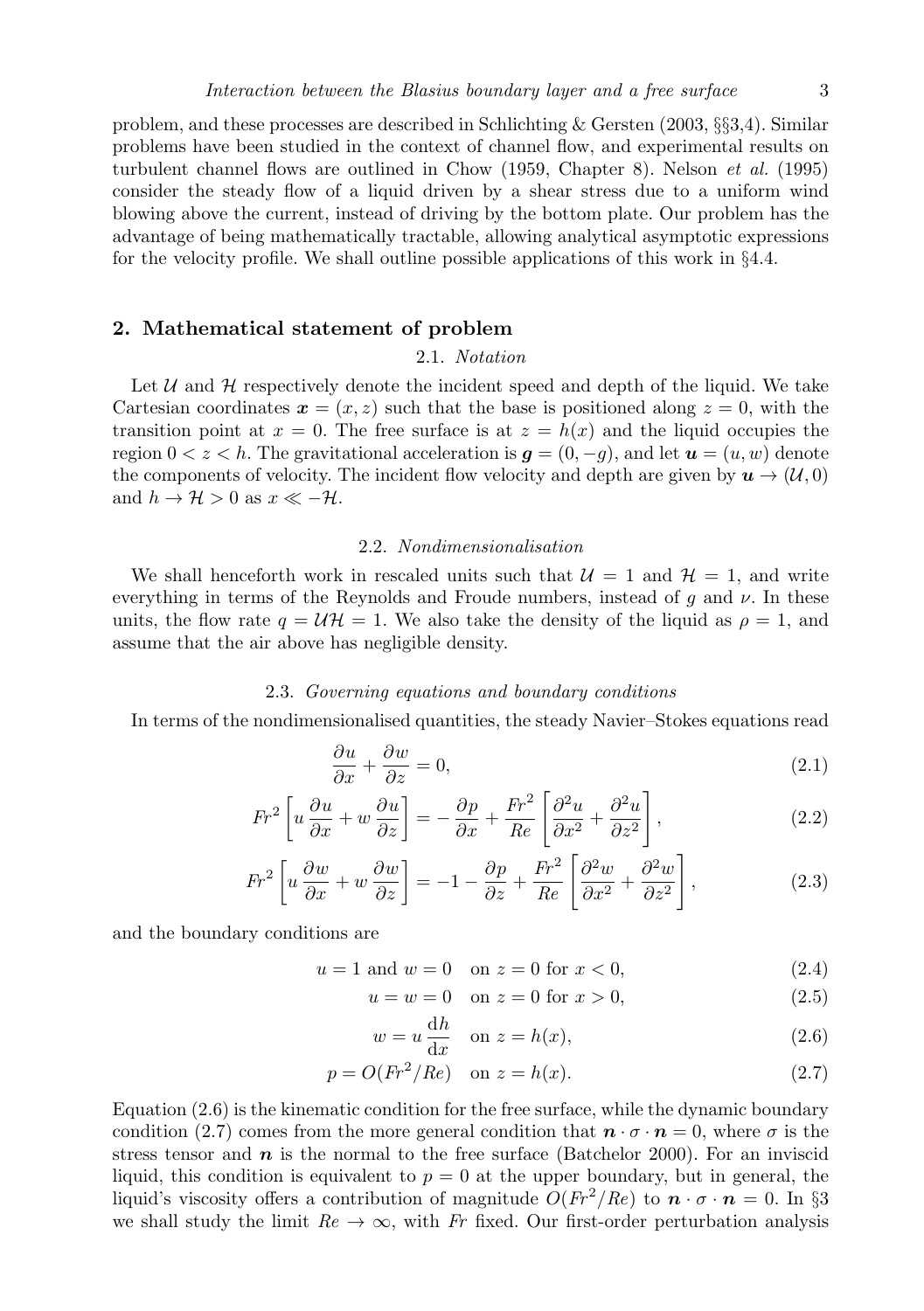will consider corrections of magnitude  $O(Re^{-1/2})$ . The smaller  $O(Fr^2/Re)$  contributions may therefore be ignored.

The problem as it has been formulated is in fact ill-posed at large  $x$ , an issue that we shall explore in §4.3, where we shall also discuss possible resolutions that make the problem physical without affecting the analysis below.

# 3. Perturbation analysis for  $Re \to \infty$

As discussed in §1, the boundary layer induces a perturbation flow in the outer layer. We shall find the perturbation flow in §3.3, and the induced pressure gradient in §3.4, where we shall also examine the dependence of this pressure gradient on  $Fr$ , and discuss its implications.

We shall use superscript indices to indicate successive terms in the outer layer expansion, and subscript indices for the boundary layer expansion.

## 3.1. Leading-order outer solution

In the inviscid limit  $Re = \infty$ , the change in basal conditions for  $x > 0$  has no effect on the flow, since the no-slip condition may not be applied in the absence of viscosity. The flow merely maintains its upstream values, and the leading-order outer solution is therefore given by

$$
h \sim h^{(0)} = 1, \quad u \sim u^{(0)} = 1, \quad w \sim w^{(0)} = 0, \quad p \sim p^{(0)} = h^{(0)} - z. \tag{3.1}
$$

## 3.2. Leading-order boundary layer solution

At high Reynolds numbers, the effects of viscosity are confined to the boundary layer of thickness  $O(Re^{-1/2})$  near the base, in which the solution adjust between the outer solution's 'slip velocity' and the zero velocity imposed at  $z = 0$ . Rescaling variables with  $z = Re^{-1/2}\tilde{z}$  and  $w = Re^{-1/2}\tilde{w}$ , the governing equations become

$$
\frac{\partial u}{\partial x} + \frac{\partial \tilde{w}}{\partial \tilde{z}} = 0,\tag{3.2}
$$

$$
Fr^2 \left[ u \frac{\partial u}{\partial x} + \tilde{w} \frac{\partial u}{\partial \tilde{z}} \right] = -\frac{\partial p}{\partial x} + Fr^2 \left[ \frac{1}{Re} \frac{\partial^2 u}{\partial x^2} + \frac{\partial^2 u}{\partial \tilde{z}^2} \right],
$$
(3.3)

$$
\frac{Fr^2}{Re^{1/2}} \left[ u \frac{\partial \tilde{w}}{\partial x} + \tilde{w} \frac{\partial \tilde{w}}{\partial z} \right] = -1 - Re^{1/2} \frac{\partial p}{\partial \tilde{z}} + \frac{Fr^2}{Re^{1/2}} \left[ \frac{1}{Re} \frac{\partial^2 \tilde{w}}{\partial x^2} + \frac{\partial^2 \tilde{w}}{\partial \tilde{z}^2} \right].
$$
 (3.4)

The boundary conditions at  $\tilde{z} = 0$  are the no-penetration and no-slip conditions. There is also the matching condition (Hinch 1991) that the boundary layer and outer solutions match as  $z \to 0$  and  $\tilde{z} \to \infty$ . For the leading-order solutions in both regions, this can be expressed by means of van Dyke's matching rule

$$
\lim_{z \to 0} u^{(0)} = 1 = \lim_{\tilde{z} \to \infty} u_{(0)}, \quad \lim_{z \to 0} p^{(0)} = 1 = \lim_{\tilde{z} \to \infty} p_{(0)}.
$$
\n(3.5)

At leading order in  $O(Re^{1/2})$ , (3.4) implies that the the pressure must be independent of  $\tilde{z}$  in the boundary layer, and is therefore determined by the outer solution's pressure evaluated at  $z = 0$ , according to the matching condition. Since the leading-order outer solution predicts no streamwise pressure gradient, the pressure term in (3.3) vanishes. The leading-order boundary layer solution is the Blasius solution (Acheson 1989; Schlichting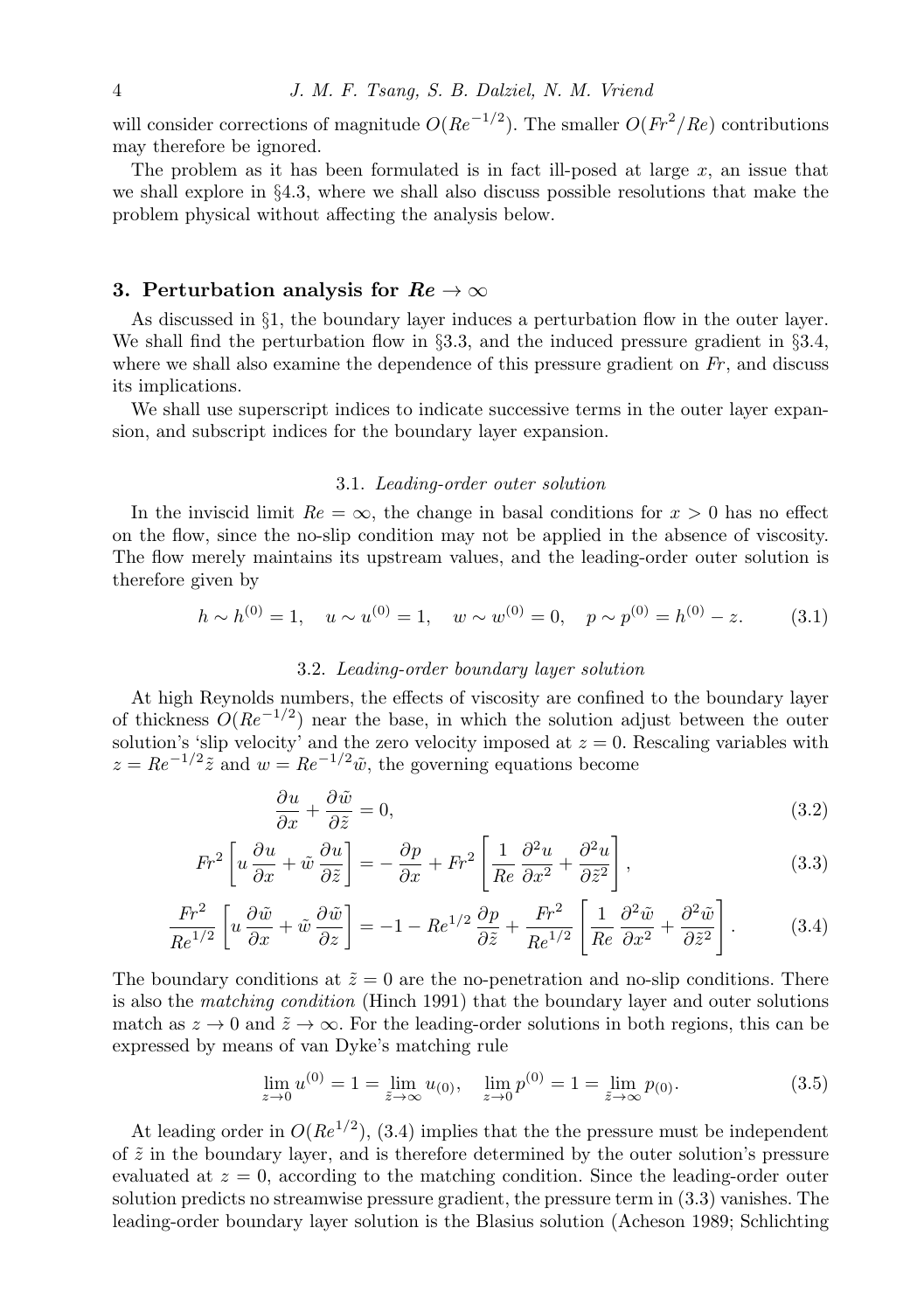& Gersten 2003), given by

$$
u \sim u_{(0)} = B'(s), \quad \tilde{w} \sim \tilde{w}_{(0)} = \left(\frac{\partial}{\partial x}\right)_{\tilde{z}} (2x)^{1/2} B(s),
$$
 (3.6)

where  $s = \tilde{z}/(2x)^{1/2}$  is a similarity variable, and B is the unique solution to the system

$$
B''' + \frac{1}{2}BB'' = 0, \quad B(0) = B'(0) = 0, \quad \lim_{s \to \infty} B'(s) = 1.
$$

# 3.3. First-order correction to the outer flow

The boundary conditions on B ensure that the leading-order boundary layer solution both satisfies the no-slip condition on  $z = 0$  and matches the leading-order outer solution. However, while the outer solution has  $w^{(0)} = 0$ , the boundary layer solution predicts that

$$
\tilde{w}_{(0)} \to c (2x)^{-1/2}
$$
 as  $\tilde{z} \to \infty$ ,

where

$$
c = \lim_{s \to \infty} (sB' - B) \approx 1.72.
$$

In other words, the outer flow experiences a *displacement velocity* perpendicular to the base, owing to the base slowing the flow down in the streamwise direction. This displacement velocity is  $O(Re^{-1/2})$ , which does not affect the leading-order outer solution, but suggests that the outer flow must have an  $O(Re^{-1/2})$  correction. We therefore proceed by writing

$$
h \sim h^{(0)} + Re^{-1/2}h^{(1)} = 1 + Re^{-1/2}h^{(1)},
$$
  
\n
$$
u \sim u^{(0)} + Re^{-1/2}u^{(1)} = 1 + Re^{-1/2}u^{(1)},
$$
  
\n
$$
w \sim w^{(0)} + Re^{-1/2}w^{(1)} = Re^{-1/2}w^{(1)},
$$
  
\n
$$
p \sim p^{(0)} + Re^{-1/2}p^{(1)} = h - z + Re^{-1/2}p^{(1)}.
$$

We now expand the equations of motion to  $O(Re^{-1/2})$ , treating Fr as a constant. The viscous terms are  $O(Fr^2/Re)$  and still do not affect the outer solution at this order. The equations of motion  $(2.1)$ – $(2.3)$  become

$$
\frac{\partial u^{(1)}}{\partial x} = -\frac{\partial w^{(1)}}{\partial z}, \quad Fr^2 \frac{\partial u^{(1)}}{\partial x} = -\frac{\partial p^{(1)}}{\partial x}, \quad Fr^2 \frac{\partial w^{(1)}}{\partial x} = -\frac{\partial p^{(1)}}{\partial z}.
$$
 (3.7)

Together, these imply that  $w^{(1)}$  satisfies Laplace's equation

$$
\frac{\partial^2 w^{(1)}}{\partial x^2} + \frac{\partial^2 w^{(1)}}{\partial z^2} = 0.
$$
\n(3.8)

Boundary conditions at the free surface may be found by linearising the exact boundary conditions, applying them at  $z = h^{(0)} = 1$  instead of  $z = h(x)$ . These give

$$
w^{(1)} = \frac{dh^{(1)}}{dx}
$$
 and  $p^{(1)} = h^{(1)}$  on  $z = 1$ ,

which may be combined with the approximate equations of motion  $(3.7)$  to give a Robin boundary condition on  $w^{(1)}$ :

$$
w^{(1)} = Fr^2 \frac{\partial w^{(1)}}{\partial z} \quad \text{on } z = 1.
$$
 (3.9)

Meanwhile, the boundary condition on  $w^{(1)}$  at  $z = 0$  for  $x > 0$  comes from matching with the displacement velocity from the boundary layer solution, while there is no displacement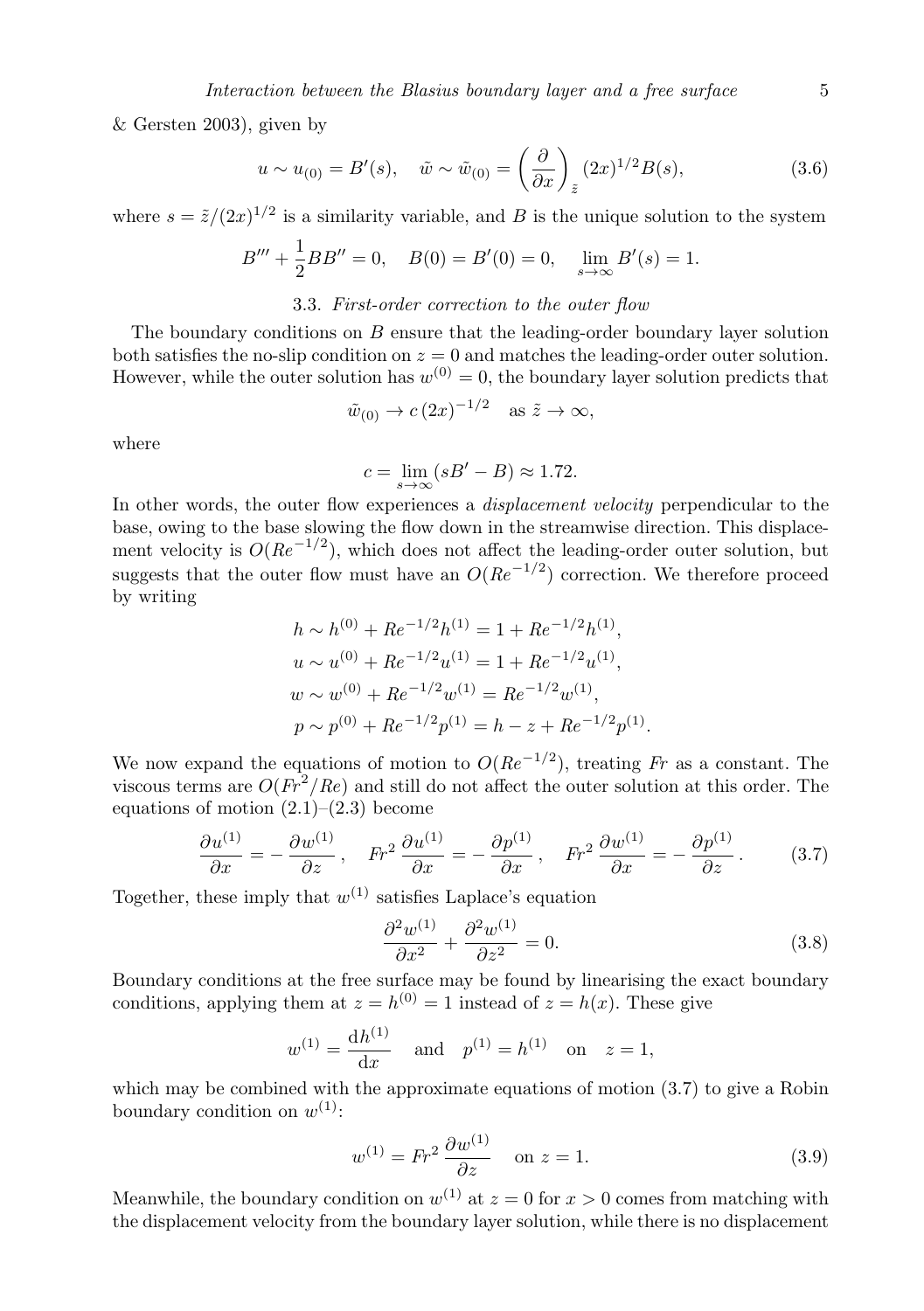velocity for  $x < 0$ . Hence

$$
w^{(1)} = c \left(2xH(x)\right)^{-1/2} \quad \text{on } z = 0,
$$
\n(3.10)

where  $H(x)$  is the Heaviside step function. This boundary condition implies that  $w^{(1)}$  is large near  $x = 0$ , violating the asymptoticity of the expansion when  $w^{(1)} = O(Re^{1/2})$ ; we discuss this problem in §4.3.

Equations  $(3.8)$  to  $(3.10)$  together give a linear system for the perturbation velocity  $w^{(1)}$ . The solution may be found by a Fourier transform with respect to x. Let us first write  $f(x) = c(2x)^{-1/2}H(x)$ . Since the Fourier transform of  $f(x)$  is given by

$$
\tilde{f}(k) = \int_{-\infty}^{\infty} f(x)e^{-ikx} dx = \frac{1}{2}c\pi^{1/2} (1 - i \operatorname{sgn}(k)) |k|^{-1/2},
$$

the solution for  $w^{(1)}$  can then be written in integral form as the real part of

$$
w^{(1)} = \frac{1}{2\pi} \int_{-\infty}^{\infty} e^{ikx} \tilde{f}(k) \frac{Fr^2 k \cosh(k(1-z)) - \sinh(k(1-z))}{Fr^2 k \cosh k - \sinh k} dk
$$
  
= 
$$
\frac{ce^{-i\pi/4}}{(2\pi)^{1/2}} \int_{0}^{\infty} e^{ikx} k^{-1/2} \frac{Fr^2 k \cosh(k(1-z)) - \sinh(k(1-z))}{Fr^2 k \cosh k - \sinh k} dk.
$$
(3.11)

Note that for  $Fr > 1$ , the integrand's singularity at  $k = 0$  is integrable, and (3.11) is convergent for all x and all  $0 \leq z \leq 1$ , except at the point  $x = z = 0$ . However, for  $Fr < 1$  the integrand has a non-integrable pole at the positive solution to the equation  $Fr<sup>2</sup>k = \tanh k$ . This results from the ill-posedness of the original formulation of the problem if  $Fr < 1$  (see §4.1).

#### 3.4. Pressure gradient induced by correction

The boundary layer solution in  $\S 3.2$  assumes that the pressure in the boundary layer is constant, since the leading-order outer solution gives a constant pressure on  $z = 0$ . However, the perturbation flow (3.11) found in §3.3 induces a pressure gradient. We now consider the size of this pressure gradient and, in particular, determine whether it is comparable to the  $O(Fr^2)$  inertia terms in (3.3). If so, then the solution found in §3.2 becomes invalid. The value of this pressure gradient may be evaluated using (3.7):

$$
\frac{\partial p}{\partial x}\Big|_{z=0} = Re^{-1/2} \frac{\partial p^{(1)}}{\partial x}\Big|_{z=0} = Re^{-1/2} Fr^2 \frac{\partial w^{(1)}}{\partial z}\Big|_{z=0}
$$
  
\n
$$
= -\frac{Fr^2 ce^{-i\pi/4}}{Re^{1/2}(2\pi)^{1/2}} \int_0^\infty e^{ikx} k^{1/2} \frac{Fr^2 k \sinh k - \cosh k}{Fr^2 k \cosh k - \sinh k} dk
$$
(3.12)  
\n
$$
= -\frac{Fr^2 ce^{-i\pi/4}}{Re^{1/2}(2\pi)^{1/2}} I(x, Fr^2),
$$

where the real part is to be taken throughout. The integrand of  $I(x, Fr^2)$  is unbounded as  $k \to \infty$ , but the integral is nonetheless convergent for  $x \neq 0$ . We separate the integrand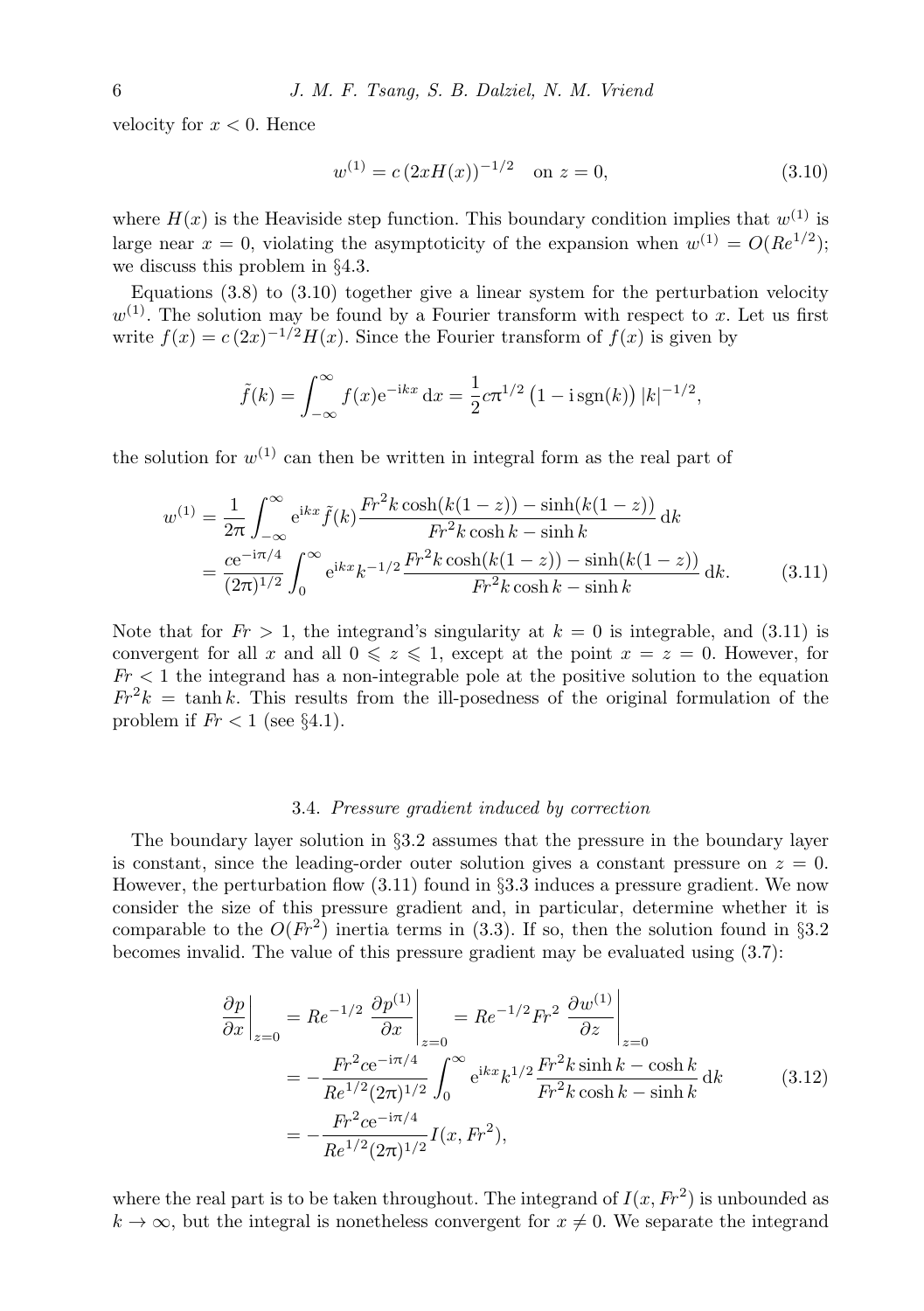into two parts, writing

$$
I(x, Fr^2) = \int_0^\infty e^{ikx} k^{1/2} dk + \int_0^\infty e^{ikx} k^{1/2} \left\{ \frac{Fr^2 k \sinh k - \cosh k}{Fr^2 k \cosh k - \sinh k} - 1 \right\} dk
$$
  
=  $\frac{\pi^{1/2}}{2} e^{3i \text{sgn}(x)\pi/4} |x|^{-3/2} - \int_0^\infty e^{ikx} k^{1/2} \frac{(Fr^2 k + 1)(\cosh k - \sinh k)}{Fr^2 k \cosh k - \sinh k} dk$   
=  $\frac{\pi^{1/2}}{2} e^{3i \text{sgn}(x)\pi/4} x^{-3/2} - J(x, Fr^2),$ 

where the first term has been evaluated using complex analytical methods (Ablowitz  $\&$ Fokas 2003). When the real part is taken, this term contributes nothing to  $\partial p^{(1)}/\partial x$  for  $x > 0$ , but results in a singularity as  $x \to 0^-$ , which will be discussed in §4.3.

We now give approximations to the second term  $J(x, Fr^2)$  in two limiting cases. For  $Fr \gg 1$ , we have the approximation

$$
J(x, Fr^2) = J(x, \infty) + O(Fr^{-2})
$$
  
=  $\int_0^{\infty} e^{ikx} k^{1/2} \frac{\cosh k - \sinh k}{\cosh k} dk + O(Fr^{-2})$   
=  $\frac{\pi^{1/2}}{8} \left[ \zeta \left( \frac{3}{2}, \frac{1}{2} - \frac{1}{4} i x \right) - \zeta \left( \frac{3}{2}, 1 - \frac{1}{4} i x \right) \right] + O(Fr^{-2}),$ 

where  $\zeta(s, a)$  is the generalised Riemann zeta function. It can be shown (Abramowitz & Stegun 1970) that  $J(x,\infty)$  is bounded in x. It then follows that for  $Fr \gg 1$ , the pressure gradient in  $x > 0$  is bounded and has magnitude

$$
\left. \frac{\partial p}{\partial x} \right|_{z=0} = Re^{-1/2} \left. \frac{\partial p^{(1)}}{\partial x} \right|_{z=0} = O(Fr^2 Re^{-1/2}).
$$

Since  $Re \gg 1$ , this pressure gradient is small compared to the  $O(Fr^2)$  inertia and viscosity terms in the leading-order boundary layer equation (3.3).

The other limit concerns a flow that is only just supercritical, with  $\epsilon = Fr^2 - 1 \ll 1$ . For  $\epsilon = 0$ , the integrand of I has a non-integrable singularity at  $k = 0$ , suggesting that for  $0 < \epsilon \ll 1$  the integral is dominated by a contribution near  $k = 0$ . The denominator of the integrand has a distinguished scaling (Hinch 1991) for  $k = O(\epsilon^{1/2})$ , and

$$
J(x, 1 + \epsilon) \sim \epsilon^{-3/4} \int_0^{\infty} \frac{s^{1/2}}{s + s^3/3} ds \approx 2.92 \epsilon^{-3/4}.
$$

The pressure gradient in this limit therefore has magnitude

$$
\left. \frac{\partial p}{\partial x} \right|_{z=0} = O(Re^{-1/2}(Fr^2 - 1)^{-3/4}),
$$

which becomes comparable to the inertia and viscosity terms appearing in (3.3) in the distinguished limit

$$
Fr^2 = 1 + O(Re^{-2/3}).
$$
\n(3.13)

The above discussion is summarised by the plot of  $\partial p^{(1)}/\partial x$  in figure 2. In the limit  $Re \rightarrow \infty$  with  $Fr > 1$  fixed, the induced pressure gradient is bounded for all  $x > 0$ and does not affect the leading-order boundary layer solution. But this behaviour is not uniform in  $Fr$ , and in the distinguished limit  $(3.13)$  the pressure gradient is large and comparable to the inertia and viscosity terms.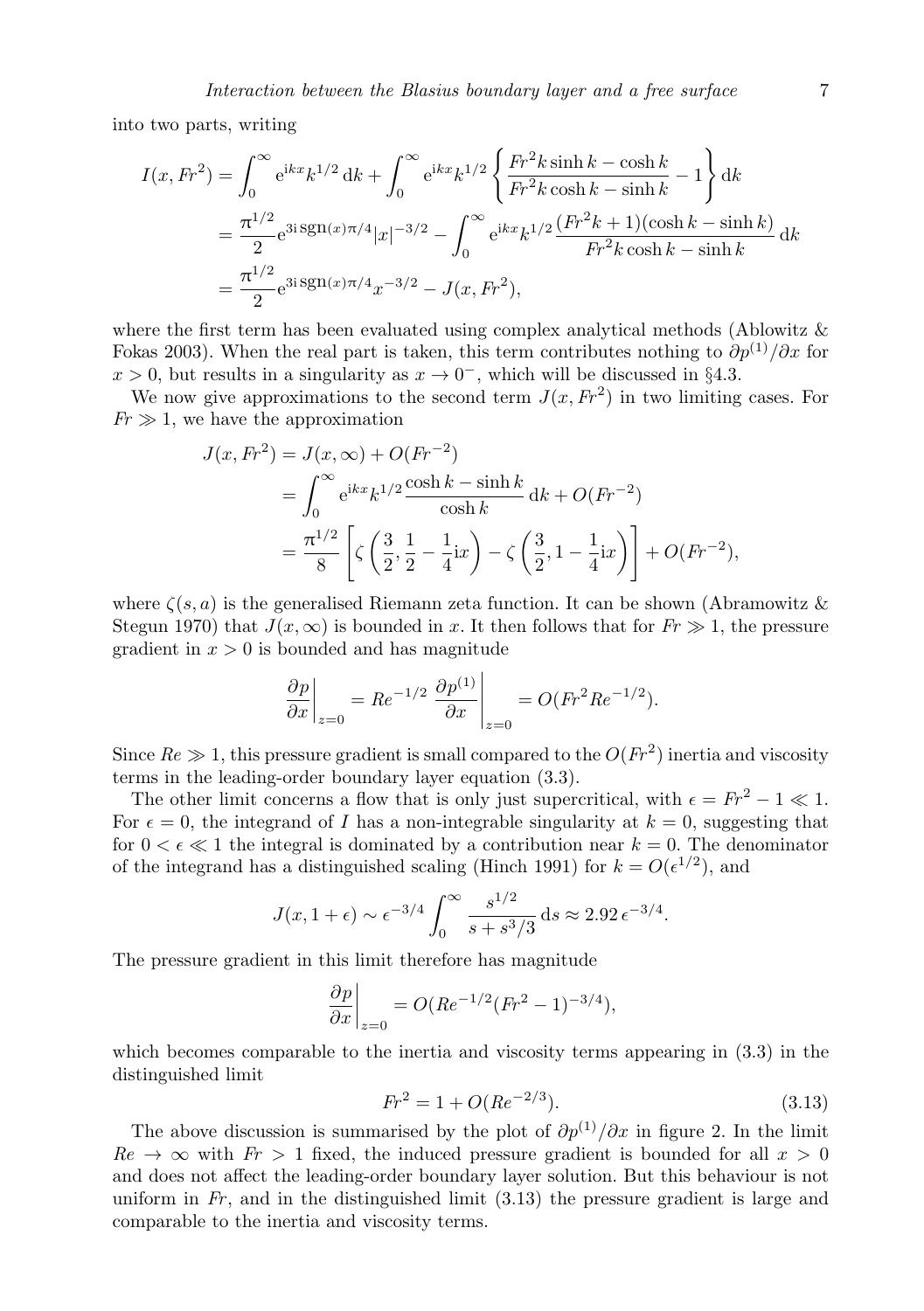

FIGURE 2. Plots of  $Fr^{-2}\partial p^{(1)}/\partial x$  against x for (a)  $Fr^2 = 1.2$ , (b)  $Fr^2 = 2$ , (c)  $Fr^2 = 5$ , (d)  $Fr^2 = 10$ , from the real part of (3.12). Note that dividing by  $Fr^2$  allows a comparison with the other terms in (3.3) (see text for details).

## 4. Discussion

### 4.1. Subcritical flows:  $Fr < 1$

We have seen that the solution (3.11) has a singularity in the integrand for subcritical flows  $0 < Fr < 1$ , because the problem is ill-posed for subcritical incident flows. For such flows, information is capable of propagating arbitrarily far upstream, and it was incorrect to assume that a steady uniform inflow with a given depth and velocity may be imposed.

The singularity in the integrand occurs at the unique positive root  $k_*$  to the equation  $Fr^2 k = \tanh k$ , suggesting that the perturbation flow  $w^{(1)}$  should have an oscillatory component  $e^{ik_*x}$ , corresponding to standing waves of wavenumber  $k_*$  for all x. There are also travelling waves that would be neglected by a time-independent analysis.

## 4.2. Boundary layer separation and flow instability

Although the solution (3.11) is nonsingular for  $Fr > 1$ , it might not realistically describe the liquid flow. In both of the limits considered in §3.4, the induced pressure gradient is adverse since  $\partial p/\partial x|_{z=0} > 0$ . This deceleration of the flow would eventually result in flow reversal and boundary layer separation (Schlichting & Gersten 2003), although the distance downstream at which it would first occur cannot be determined without further consideration on the magnitude of the pressure gradient. The steady flow profile after separation is unstable, and a transition towards turbulence begins there.

The pressure gradient is particularly large for a flow that is only just supercritical, as expressed in the distinguished limit (3.13). It can also be shown that  $dh/dx$  is large in this case. The quickly adjusting depth and the possibility of a flow instability are both features suggestive of a hydraulic jump (Chow 1959).

## 4.3. Nonuniformity in x

In the analysis of §3, we have taken x to be fixed and  $O(1)$  whenever Re and Fr were taken to various limits. The asymptotic solutions that have been found are not uniformly valid in  $x$ . This is because the problem is not uniformly well-posed in  $x$ .

We noted the singular pressure gradient as  $x \to 0^-$ . This is caused by the infinite velocity gradient  $|\partial u/\partial x| = \infty$  implied by the boundary conditions on  $z = 0$ . This is unrealistic, and the singularity arises because we have neglected the effects of viscosity in the streamwise direction in the region  $|x| = O(Re^{-1/2}) \ll 1$ . This simplification is in common with the classical Blasius solution. Outside this region, the viscous stress in the streamwise direction is dominated by that in the depthwise direction, and our previous analysis is still valid.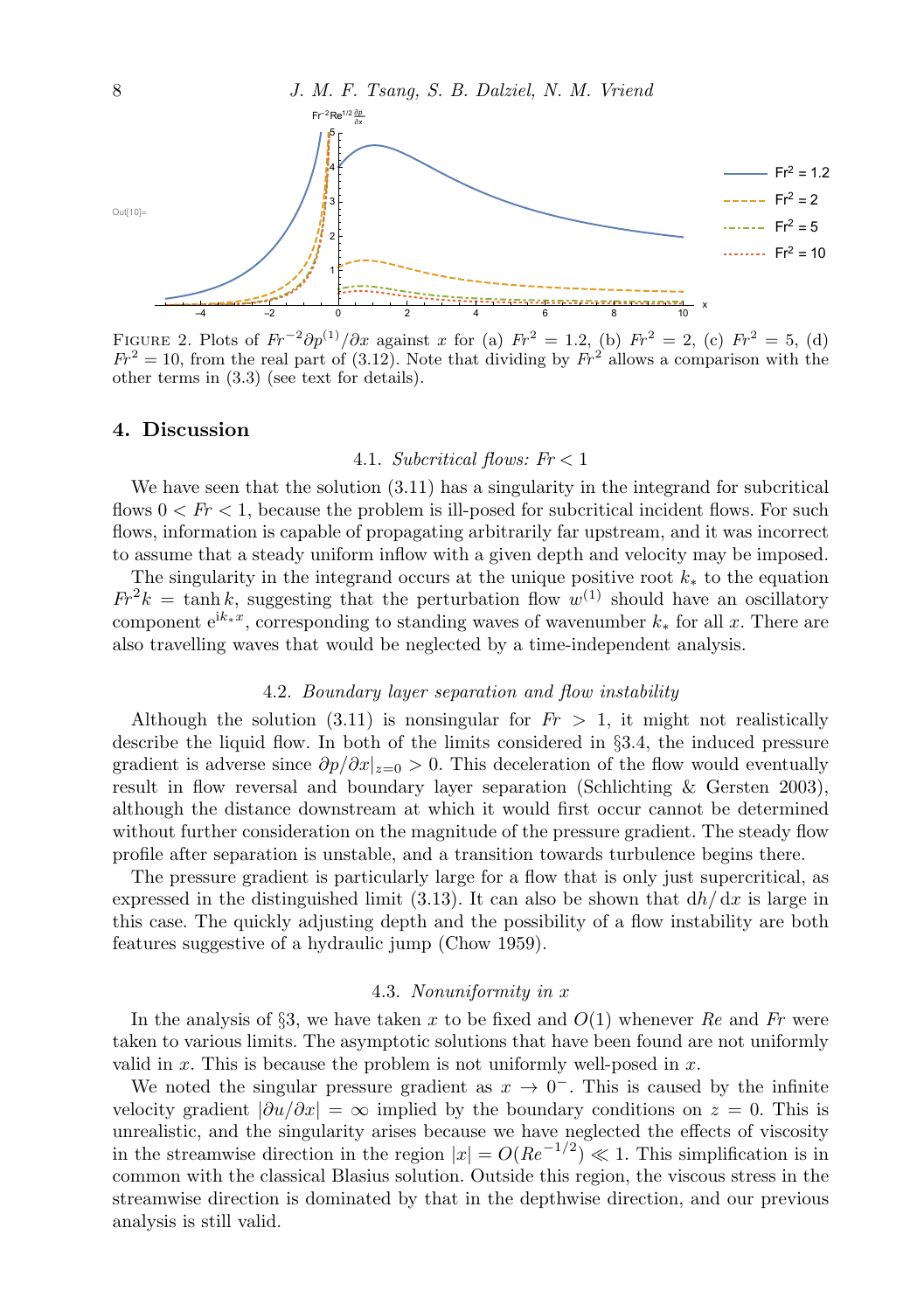On the other hand, the assumption that the problem may be divided into an outer flow and a boundary layer, and that the two may be treated separately, becomes invalid when the thickness of the boundary layer is no longer small compared with  $H$ . The boundary layer has thickness  $\delta(x) \sim Re^{-1/2}(2x)^{1/2}$ , and may no longer be considered thin beyond  $x = O(Re)$ . Moreover, it is not possible to sustain the flow infinitely far downstream of the transition point  $x = 0$ . Indeed, for  $x \gg 1$ , the inertia terms in (2.2) are  $O(Fr^2/x)$ , while the dominant viscous term is  $O(Fr^2/Re)$ . Hence, beyond  $x = O(Re)$ , the inertia of the incident flow is no longer sufficient to drive the flow, overcoming basal drag. Again, the solution found in §3 is invalid beyond  $x = O(Re)$ .

Although the problem as formulated is unphysical for large  $x$ , the analysis given in this work may usefully describe two problems. One possibility is to take the stationary plate as having a finite length L, where  $1 \ll L \ll Re$ . If the flow remains supercritical at  $x = L$ , then the finite length and the details at the trailing edge do not affect the behaviour at  $x = O(1)$ . This problem is sketched in figure 3. Another resolution is to incline the whole system at an angle  $\theta$  to the horizontal, so that there is a gravitational acceleration g sin  $\theta$  in the streamwise direction, as shown in figure 4. The calculations in §3 are not affected provided that  $\theta \ll 1$ , such that the streamwise acceleration due to gravity is negligible compared to inertial forces for  $x = O(1)$ . Beyond  $x = O(Re)$ , the flow would be governed by a balance between gravity and viscosity, rather than inertia and viscosity. This would result in a Nusselt (semi-Poiseuille) layer flow profile, given by

$$
u = \frac{Re \ z(2h_{\infty} - z)}{Fr^2} \sin \theta, \tag{4.1}
$$

where the final depth

$$
h_{\infty} = \left[\frac{3Fr^2 q}{Re \sin \theta}\right]^{1/3} \tag{4.2}
$$

is determined by conservation of volume flux. In this terminal profile, the effects of viscosity are no longer localised to a bottom boundary layer, but have spread throughout the depth of the current.

#### 4.4. Applicability to depth-averaged modelling of gravity currents

The problem studied in this work may be viewed as a prototype of a hydraulic flow (here, a free-surface flow driven by gravity) subject to a change in basal topography. In this problem, the change in topography causes a change in the depthwise velocity profile of the current: from an initially uniform profile to one that has a boundary layer governed by viscosity, which grows until eventually at large  $x$  the effects of viscosity have spread throughout the entire depth of the current, giving the Nusselt film profile (4.1). Chow (1959, Chapter 8) describes a similar phenomenon when water enters a channel, and the basal roughness of the channel distorts the velocity profile of the flow.

The way in which this velocity profile adjusts would be of interest to those developing depth-averaged descriptions of gravity currents. Such models often use an ad hoc description of the depthwise velocity profile, specified through a shape factor defined by

$$
\chi = \frac{\overline{u^2}}{\overline{u}^2} = \frac{h \int_0^h u^2 \, \mathrm{d}z}{\left[ \int_0^h u \, \mathrm{d}z \right]^2}
$$

The shape factor is equal to 1 for a uniform flow, and to  $6/5$  for a Nusselt profile. While the simplifying assumption of a uniform flow, with  $\chi = 1$ , is commonly made in the depth-averaged modelling literature (Baker et al. 2016), the velocity profile found in this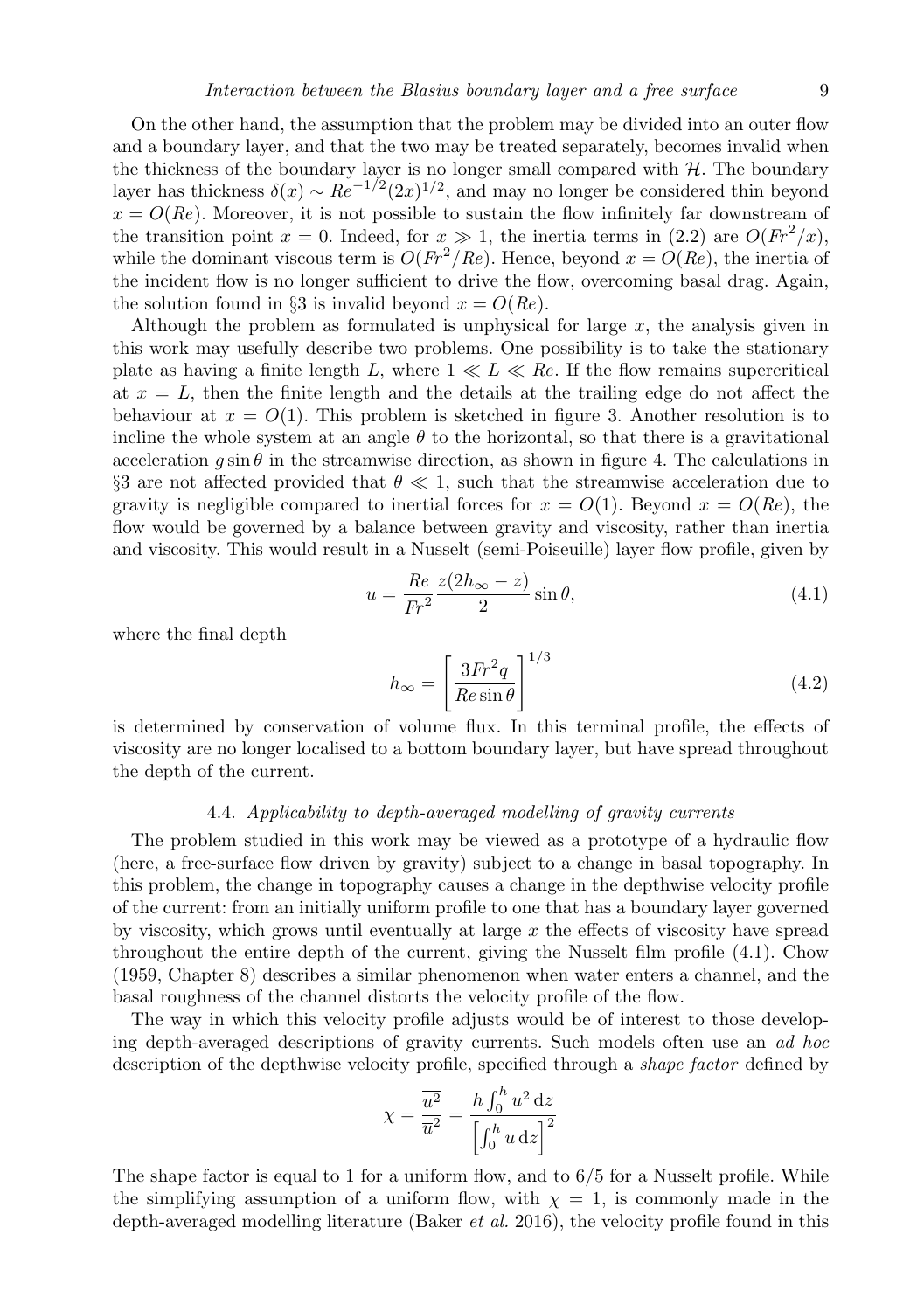

FIGURE 3. A plate of finite length  $1 \ll L \ll Re$ . The perturbation solution found in §3 applies to the region  $x = O(1)$ , but breaks down for  $x = O(L)$  when end effects become important.



FIGURE 4. A plate inclined at an angle  $\theta$ . The effect of streamwise gravity is subdominant for  $x = O(1)$  provided that  $\theta \ll 1$ , so that the perturbation solution is valid there. Gravity eventually becomes important and the flow develops into a Nusselt film, with velocity given by (4.1) and depth  $h_{\infty}$  given by (4.2).

present work gives a more accurate description of  $\chi$ . Indeed, it can be shown that the perturbation solution from §3.3 implies that

$$
\chi = 1 + cRe^{-1/2}(x/2)^{1/2}H(x) + O(Re^{-1})
$$

in the region where that solution is valid (see §4.3).

An extension of the present work should consider the full evolution of the velocity profile and therefore of the shape factor as  $x \to \infty$ , noting the issues discussed in §4.3. This will give a correction to depth-averaged models of gravity currents in response to topography. Possible applications of this work include the shallow water modelling of avalanches, landslides and debris flows, which are important topics in environmental fluid mechanics given the damage that such flows can cause (Perkins 2012).

# 5. Summary

In this work we have considered the flow of a low-viscosity fluid layer subject to a sudden change to its basal boundary condition. This change causes a basal boundary layer to form and grow, as in the classical Blasius problem. But unlike the classical Blasius problem, the fluid in the present problem has finite depth and is bounded above by a free surface.

The presence and growth of the boundary layer displaces the free surface upwards, inducing a streamwise pressure gradient in the outer flow that is not present in the classical problem. We have shown that, as  $Re \rightarrow \infty$  with  $Fr > 1$  fixed, the induced pressure gradient is  $O(Fr^2Re^{-1/2})$ , which is small compared to the  $O(Fr^2)$  inertia and viscosity terms in the boundary layer equation (3.3). Therefore, at leading-order the boundary layer dynamics are the same as in the classical problem: a balance between